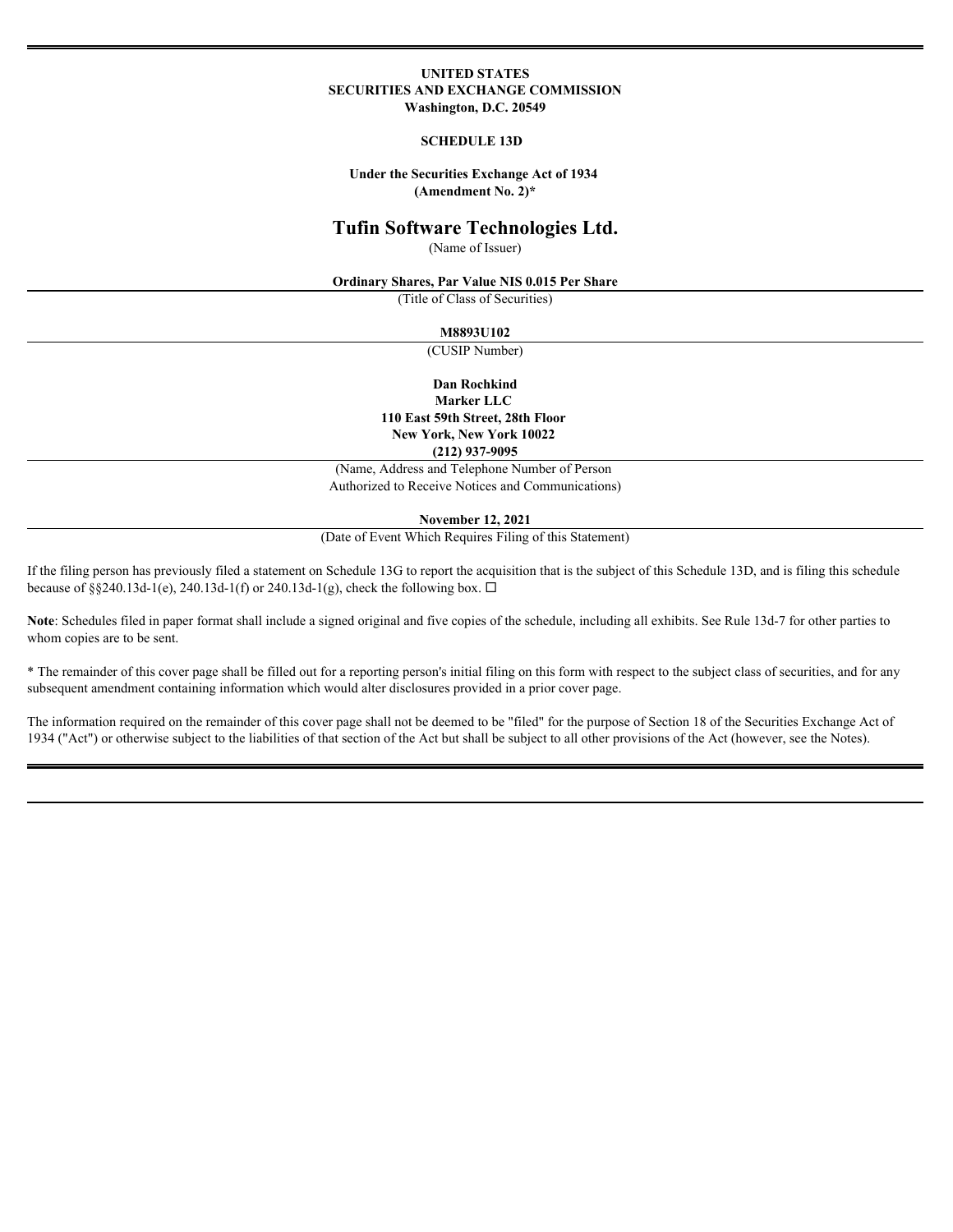| 1.                                           | Marker II LP     | Names of Reporting Persons                                                                  |
|----------------------------------------------|------------------|---------------------------------------------------------------------------------------------|
| 2.                                           |                  | Check the Appropriate Box if a Member of a Group (See Instructions)                         |
|                                              | (a)              | $\Box$                                                                                      |
|                                              | (b)              | $\mathbb{Z}(1)$                                                                             |
| 3.                                           | SEC Use Only     |                                                                                             |
| 4.                                           | OO [Other]       | Source of Funds (See Instructions)                                                          |
| 5.                                           |                  | Check if Disclosure of Legal Proceedings Is Required Pursuant to Items 2(d) or 2(e) $\Box$  |
| 6.                                           | Cayman Islands   | Citizenship or Place of Organization                                                        |
|                                              | 7.               | Sole Voting Power                                                                           |
| Number of<br>Shares<br>Beneficially          | 8.               | Shared Voting Power<br>473,968 Ordinary Shares                                              |
| Owned by<br>Each<br>Reporting<br>Person With | 9.               | Sole Dispositive Power                                                                      |
|                                              | 10.              | Shared Dispositive Power<br>473,968 Ordinary Shares                                         |
| 11.                                          |                  | Aggregate Amount Beneficially Owned by Each Reporting Person<br>473,968 Ordinary Shares     |
| 12.                                          |                  | Check if the Aggregate Amount in Row (11) Excludes Certain Shares (See Instructions) $\Box$ |
| 13.                                          | $1.3\%$ (2)      | Percent of Class Represented by Amount in Row (11)                                          |
| 14.                                          | PN [Partnership] | Type of Reporting Person (See Instructions)                                                 |

Investmetns, Marker II GP, Marker Lantern II Manager, Marker Lantern I and Marker Lantern Management, collectively, the "Reporting Persons"). The Reporting Persons expressly disclaim status as a "group" for purposes of this Schedule 13D.

(2) Based on 35,972,470 Ordinary Shares outstanding as of December 31, 2020 (as reported by the Issuer in its Amendment No. 1 to Form 20-F filed with the Securities and Exchange Commission on March 8, 2021).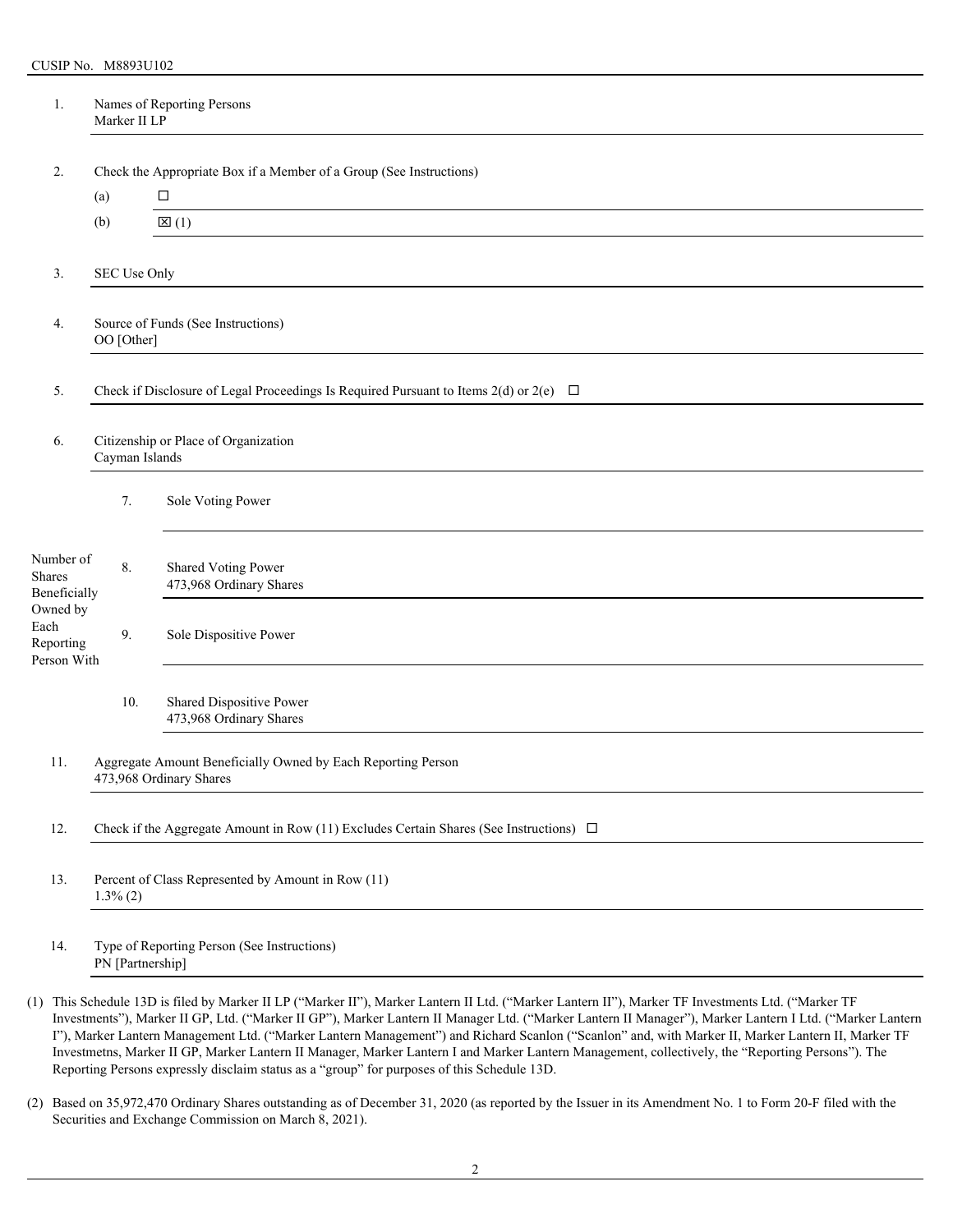| 1.                                           |                          | Names of Reporting Persons<br>Marker Lantern II Ltd. |                                                                                                                                                                           |
|----------------------------------------------|--------------------------|------------------------------------------------------|---------------------------------------------------------------------------------------------------------------------------------------------------------------------------|
| 2.                                           |                          |                                                      | Check the Appropriate Box if a Member of a Group (See Instructions)                                                                                                       |
|                                              | (a)                      |                                                      | $\Box$                                                                                                                                                                    |
|                                              | (b)                      |                                                      | $\mathbb{Z}(1)$                                                                                                                                                           |
| 3.                                           | SEC Use Only             |                                                      |                                                                                                                                                                           |
| 4.                                           | OO [Other]               |                                                      | Source of Funds (See Instructions)                                                                                                                                        |
| 5.                                           |                          |                                                      | Check if Disclosure of Legal Proceedings Is Required Pursuant to Items 2(d) or 2(e) $\Box$                                                                                |
| 6.                                           | Cayman Islands           |                                                      | Citizenship or Place of Organization                                                                                                                                      |
|                                              | 7.                       |                                                      | Sole Voting Power                                                                                                                                                         |
| Number of<br>Shares<br>Beneficially          | 8.                       |                                                      | Shared Voting Power<br>0 Ordinary Shares                                                                                                                                  |
| Owned by<br>Each<br>Reporting<br>Person With | 9.                       |                                                      | Sole Dispositive Power                                                                                                                                                    |
|                                              | 10.                      |                                                      | Shared Dispositive Power<br>0 Ordinary Shares                                                                                                                             |
| 11.                                          | $0$ Ordinary Shares $\,$ |                                                      | Aggregate Amount Beneficially Owned by Each Reporting Person                                                                                                              |
| 12.                                          |                          |                                                      | Check if the Aggregate Amount in Row (11) Excludes Certain Shares (See Instructions) $\Box$                                                                               |
| 13.                                          | $0\%$                    |                                                      | Percent of Class Represented by Amount in Row (11)<br><u> 1989 - Johann John Stoff, deutscher Stoffen und der Stoffen und der Stoffen und der Stoffen und der Stoffen</u> |
| 14.                                          | OO [Other]               |                                                      | Type of Reporting Person (See Instructions)<br><u> 1989 - Johann Stoff, deutscher Stoffen und der Stoffen und der Stoffen und der Stoffen und der Stoffen und de</u>      |
|                                              |                          |                                                      | (1) This Schedule 13D is filed by the Reporting Persons. The Reporting Persons expressly disclaim status as a "group" for purposes of this Schedule 13D.                  |

3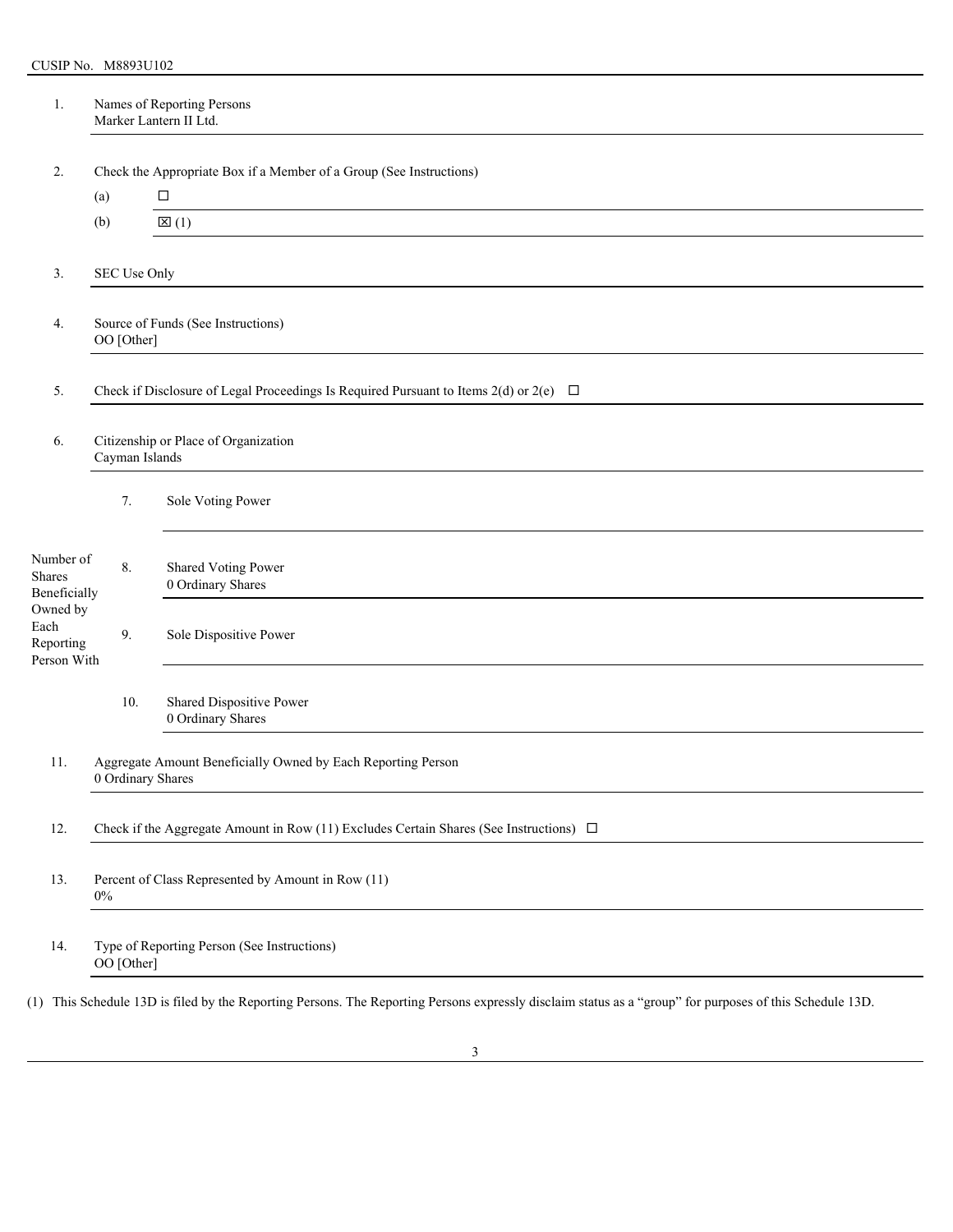| 1.                                           |                                                                     | Names of Reporting Persons<br>Marker TF Investments Ltd |                                                                                                                                                          |  |  |  |  |
|----------------------------------------------|---------------------------------------------------------------------|---------------------------------------------------------|----------------------------------------------------------------------------------------------------------------------------------------------------------|--|--|--|--|
| 2.                                           | Check the Appropriate Box if a Member of a Group (See Instructions) |                                                         |                                                                                                                                                          |  |  |  |  |
|                                              | (a)                                                                 | $\Box$                                                  |                                                                                                                                                          |  |  |  |  |
|                                              | (b)                                                                 |                                                         | $\mathbb{Z}(1)$                                                                                                                                          |  |  |  |  |
| 3.                                           |                                                                     | SEC Use Only                                            |                                                                                                                                                          |  |  |  |  |
| 4.                                           | Source of Funds (See Instructions)<br>OO [Other]                    |                                                         |                                                                                                                                                          |  |  |  |  |
| 5.                                           |                                                                     |                                                         | Check if Disclosure of Legal Proceedings Is Required Pursuant to Items 2(d) or 2(e) $\Box$                                                               |  |  |  |  |
| 6.                                           | Citizenship or Place of Organization<br>Cayman Islands              |                                                         |                                                                                                                                                          |  |  |  |  |
|                                              |                                                                     | 7.                                                      | Sole Voting Power                                                                                                                                        |  |  |  |  |
| Number of<br>Shares<br>Beneficially          |                                                                     | 8.                                                      | Shared Voting Power<br>0 Ordinary Shares                                                                                                                 |  |  |  |  |
| Owned by<br>Each<br>Reporting<br>Person With |                                                                     | 9.                                                      | Sole Dispositive Power                                                                                                                                   |  |  |  |  |
|                                              |                                                                     | 10.                                                     | Shared Dispositive Power<br>0 Ordinary Shares                                                                                                            |  |  |  |  |
| 11.                                          |                                                                     | 0 Ordinary Shares                                       | Aggregate Amount Beneficially Owned by Each Reporting Person                                                                                             |  |  |  |  |
| 12.                                          |                                                                     |                                                         | Check if the Aggregate Amount in Row (11) Excludes Certain Shares (See Instructions) $\Box$                                                              |  |  |  |  |
| 13.                                          | $0\%$                                                               |                                                         | Percent of Class Represented by Amount in Row (11)                                                                                                       |  |  |  |  |
| 14.                                          |                                                                     | OO [Other]                                              | Type of Reporting Person (See Instructions)                                                                                                              |  |  |  |  |
|                                              |                                                                     |                                                         | (1) This Schedule 13D is filed by the Reporting Persons. The Reporting Persons expressly disclaim status as a "group" for purposes of this Schedule 13D. |  |  |  |  |

4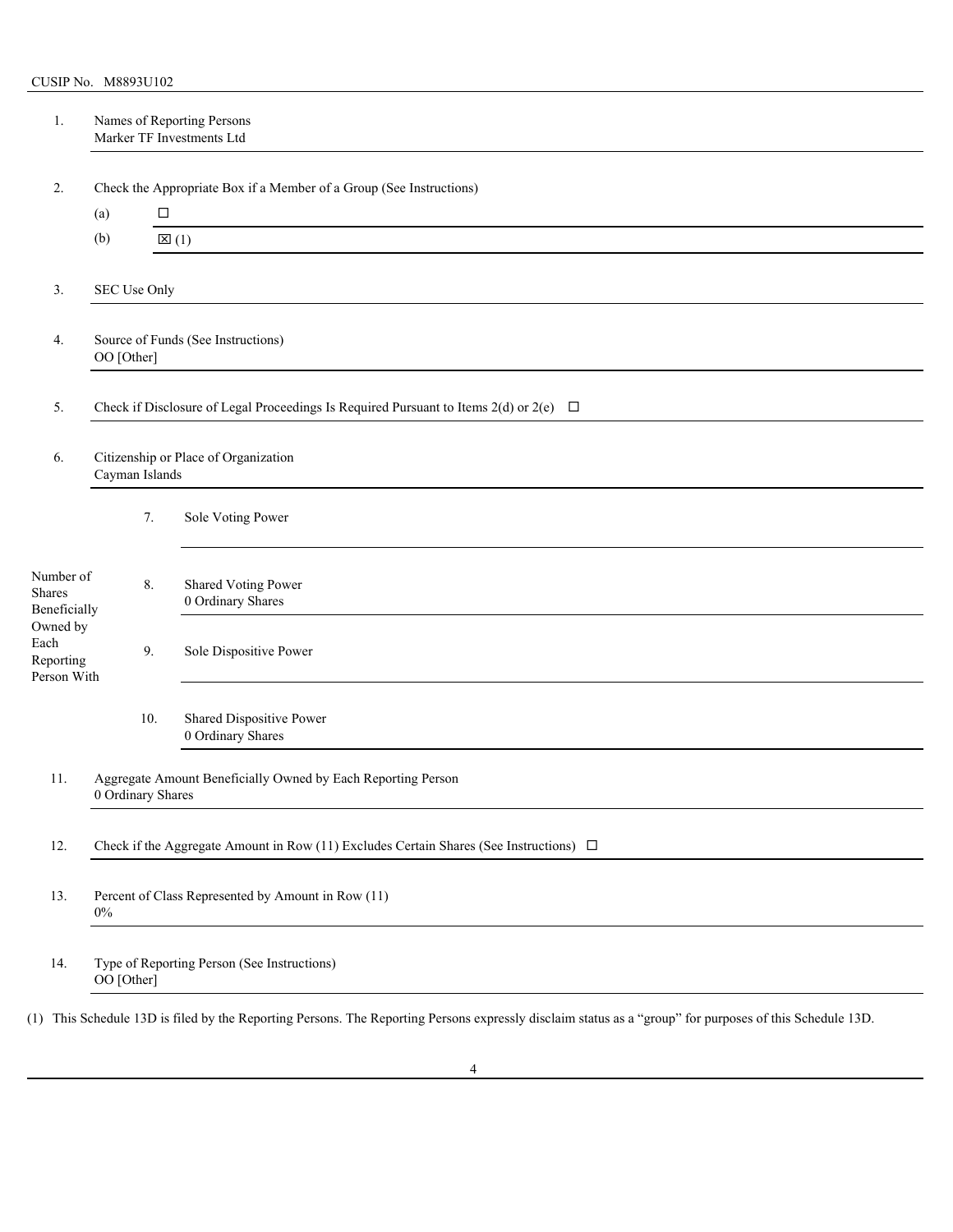| 1.                                           | Marker II GP, Ltd.      |                 | Names of Reporting Persons                                                                                                                                                                                         |
|----------------------------------------------|-------------------------|-----------------|--------------------------------------------------------------------------------------------------------------------------------------------------------------------------------------------------------------------|
| 2.                                           |                         |                 | Check the Appropriate Box if a Member of a Group (See Instructions)                                                                                                                                                |
|                                              | (a)                     | $\Box$          |                                                                                                                                                                                                                    |
|                                              | (b)                     | $\mathbb{Z}(1)$ |                                                                                                                                                                                                                    |
| 3.                                           | SEC Use Only            |                 |                                                                                                                                                                                                                    |
| 4.                                           | OO [Other]              |                 | Source of Funds (See Instructions)                                                                                                                                                                                 |
| 5.                                           |                         |                 | Check if Disclosure of Legal Proceedings Is Required Pursuant to Items 2(d) or 2(e) $\Box$                                                                                                                         |
| 6.                                           | Cayman Islands          |                 | Citizenship or Place of Organization                                                                                                                                                                               |
|                                              |                         | 7.              | Sole Voting Power                                                                                                                                                                                                  |
| Number of<br>Shares<br>Beneficially          |                         | 8.              | Shared Voting Power<br>473,968 Ordinary Shares                                                                                                                                                                     |
| Owned by<br>Each<br>Reporting<br>Person With |                         | 9.              | Sole Dispositive Power                                                                                                                                                                                             |
|                                              |                         | 10.             | Shared Dispositive Power<br>473,968 Ordinary Shares                                                                                                                                                                |
| 11.                                          | 473,968 Ordinary Shares |                 | Aggregate Amount Beneficially Owned by Each Reporting Person                                                                                                                                                       |
| 12.                                          |                         |                 | Check if the Aggregate Amount in Row (11) Excludes Certain Shares (See Instructions) $\Box$                                                                                                                        |
| 13.                                          | $1.3\%$ (2)             |                 | Percent of Class Represented by Amount in Row (11)                                                                                                                                                                 |
| 14.                                          | OO [Other]              |                 | Type of Reporting Person (See Instructions)                                                                                                                                                                        |
|                                              |                         |                 | (1) This Schedule 13D is filed by the Reporting Persons. The Reporting Persons expressly disclaim status as a "group" for purposes of this Schedule 13D.                                                           |
|                                              |                         |                 | (2) Based on 35,972,470 Ordinary Shares outstanding as of December 31, 2020 (as reported by the Issuer in its Amendment No. 1 to Form 20-F filed with the<br>Securities and Exchange Commission on March 8, 2021). |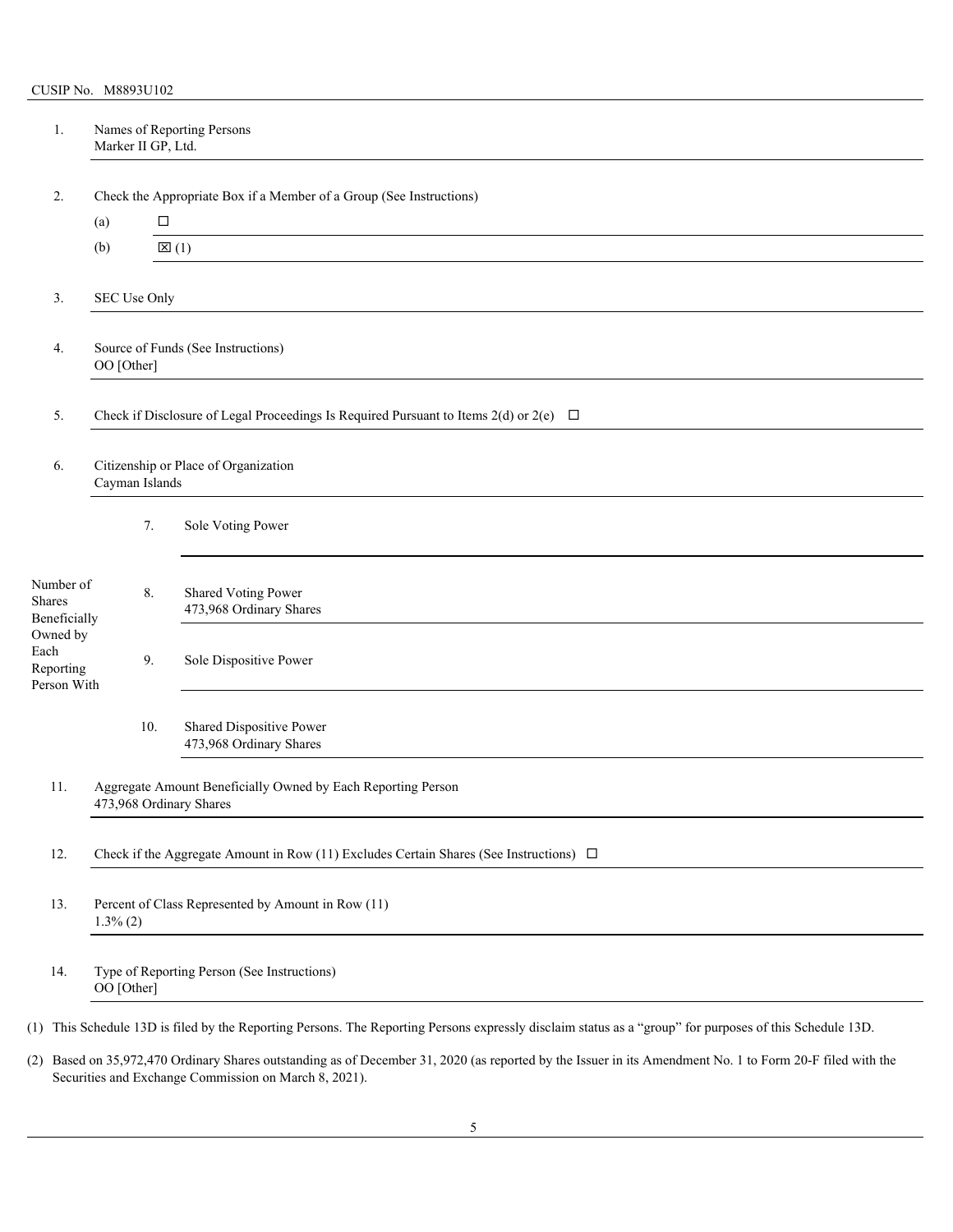|                                                  |                                                                     | Names of Reporting Persons<br>Marker Lantern II Manager Ltd.                                                                                                                                                                  |  |  |  |  |  |
|--------------------------------------------------|---------------------------------------------------------------------|-------------------------------------------------------------------------------------------------------------------------------------------------------------------------------------------------------------------------------|--|--|--|--|--|
|                                                  | Check the Appropriate Box if a Member of a Group (See Instructions) |                                                                                                                                                                                                                               |  |  |  |  |  |
| (a)                                              | $\Box$                                                              |                                                                                                                                                                                                                               |  |  |  |  |  |
| (b)                                              |                                                                     | $\mathbb{Z}(1)$                                                                                                                                                                                                               |  |  |  |  |  |
|                                                  |                                                                     |                                                                                                                                                                                                                               |  |  |  |  |  |
| Source of Funds (See Instructions)<br>OO [Other] |                                                                     |                                                                                                                                                                                                                               |  |  |  |  |  |
|                                                  |                                                                     | Check if Disclosure of Legal Proceedings Is Required Pursuant to Items 2(d) or 2(e) $\Box$                                                                                                                                    |  |  |  |  |  |
|                                                  |                                                                     | Citizenship or Place of Organization                                                                                                                                                                                          |  |  |  |  |  |
|                                                  | 7.                                                                  | Sole Voting Power                                                                                                                                                                                                             |  |  |  |  |  |
| Number of<br>Beneficially                        | 8.                                                                  | Shared Voting Power<br>0 Ordinary Shares                                                                                                                                                                                      |  |  |  |  |  |
| Reporting<br>Person With                         | 9.                                                                  | Sole Dispositive Power                                                                                                                                                                                                        |  |  |  |  |  |
|                                                  | 10.                                                                 | Shared Dispositive Power<br>0 Ordinary Shares                                                                                                                                                                                 |  |  |  |  |  |
|                                                  |                                                                     | Aggregate Amount Beneficially Owned by Each Reporting Person                                                                                                                                                                  |  |  |  |  |  |
|                                                  |                                                                     | Check if the Aggregate Amount in Row (11) Excludes Certain Shares (See Instructions) $\Box$                                                                                                                                   |  |  |  |  |  |
| $0\%$                                            |                                                                     | Percent of Class Represented by Amount in Row (11)                                                                                                                                                                            |  |  |  |  |  |
|                                                  |                                                                     | Type of Reporting Person (See Instructions)                                                                                                                                                                                   |  |  |  |  |  |
|                                                  | Owned by                                                            | SEC Use Only<br>Cayman Islands<br>0 Ordinary Shares<br>OO [Other]<br>(1) This Schedule 13D is filed by the Reporting Persons. The Reporting Persons expressly disclaim status as a "group" for purposes of this Schedule 13D. |  |  |  |  |  |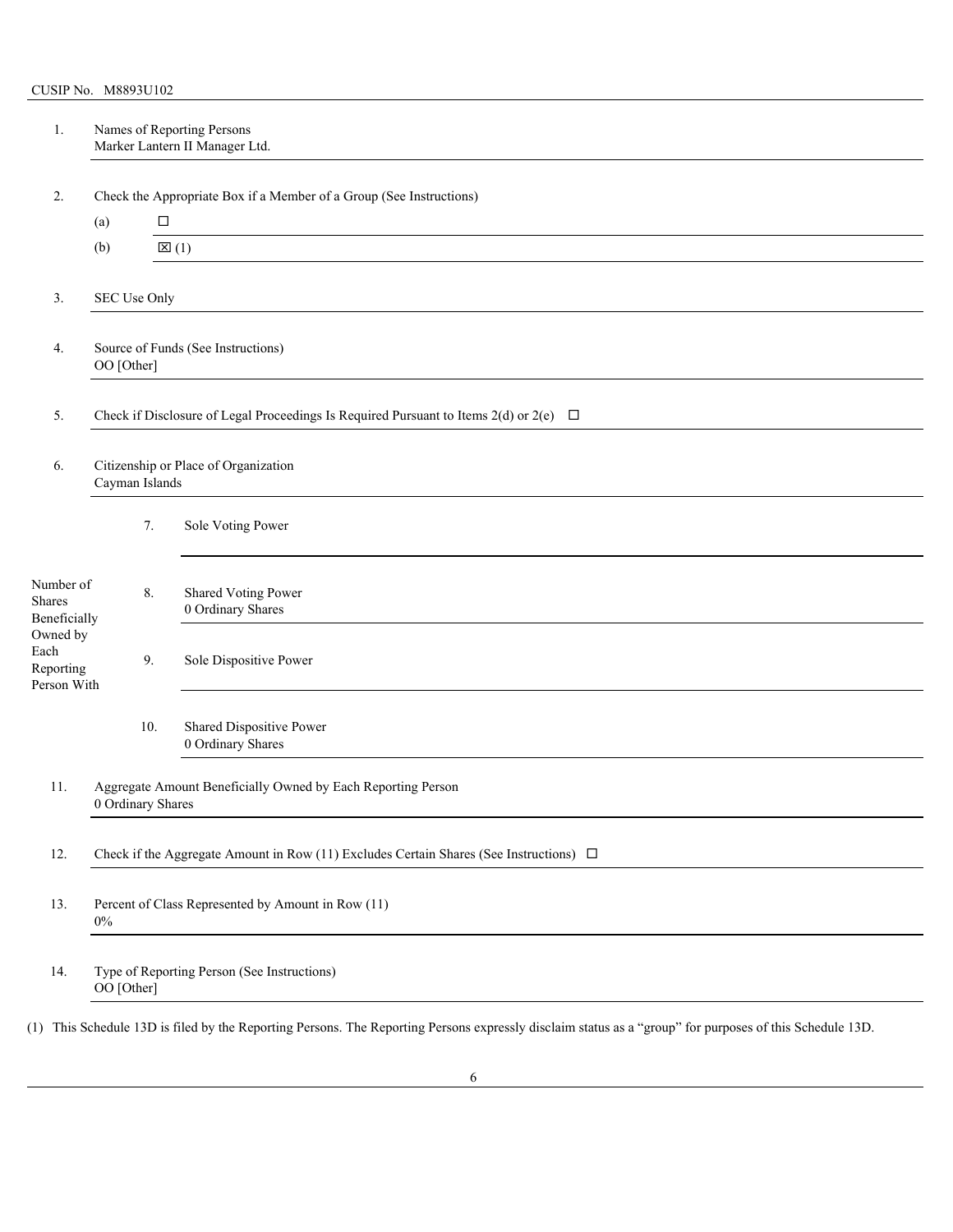| 1.                                  |                                                                                                                                                                                                                                         | Names of Reporting Persons<br>Marker Lantern I Ltd.                                         |  |  |  |
|-------------------------------------|-----------------------------------------------------------------------------------------------------------------------------------------------------------------------------------------------------------------------------------------|---------------------------------------------------------------------------------------------|--|--|--|
| 2.                                  | Check the Appropriate Box if a Member of a Group (See Instructions)<br>$\Box$<br>(a)<br>(b)<br>$\boxtimes$ (1)<br><u> 1989 - Johann Stoff, deutscher Stoff, der Stoff, der Stoff, der Stoff, der Stoff, der Stoff, der Stoff, der S</u> |                                                                                             |  |  |  |
| 3.                                  | SEC Use Only                                                                                                                                                                                                                            | <u> 1989 - Johann Stoff, amerikansk politiker (d. 1989)</u>                                 |  |  |  |
| 4.                                  | OO [Other]                                                                                                                                                                                                                              | Source of Funds (See Instructions)                                                          |  |  |  |
| 5.                                  |                                                                                                                                                                                                                                         | Check if Disclosure of Legal Proceedings Is Required Pursuant to Items 2(d) or 2(e) $\Box$  |  |  |  |
| 6.                                  | Citizenship or Place of Organization<br>Cayman Islands                                                                                                                                                                                  |                                                                                             |  |  |  |
|                                     | 7.                                                                                                                                                                                                                                      | Sole Voting Power                                                                           |  |  |  |
| Number of<br>Shares<br>Beneficially | 8.                                                                                                                                                                                                                                      | Shared Voting Power<br>0 Ordinary Shares                                                    |  |  |  |
| Owned by<br>Each<br>Reporting       | 9.                                                                                                                                                                                                                                      | Sole Dispositive Power                                                                      |  |  |  |
| Person With                         | 10.                                                                                                                                                                                                                                     | Shared Dispositive Power<br>0 Ordinary Shares                                               |  |  |  |
| 11.                                 | 0 Ordinary Shares                                                                                                                                                                                                                       | Aggregate Amount Beneficially Owned by Each Reporting Person                                |  |  |  |
| 12.                                 |                                                                                                                                                                                                                                         | Check if the Aggregate Amount in Row (11) Excludes Certain Shares (See Instructions) $\Box$ |  |  |  |
| 13.                                 | $0\%$                                                                                                                                                                                                                                   | Percent of Class Represented by Amount in Row (11)                                          |  |  |  |
| 14.                                 | OO [Other]                                                                                                                                                                                                                              | Type of Reporting Person (See Instructions)                                                 |  |  |  |
|                                     |                                                                                                                                                                                                                                         |                                                                                             |  |  |  |

(1) This Schedule 13D is filed by the Reporting Persons. The Reporting Persons expressly disclaim status as a "group" for purposes of this Schedule 13D.

<u> 1980 - Johann Barbara, martxa alemaniar a</u>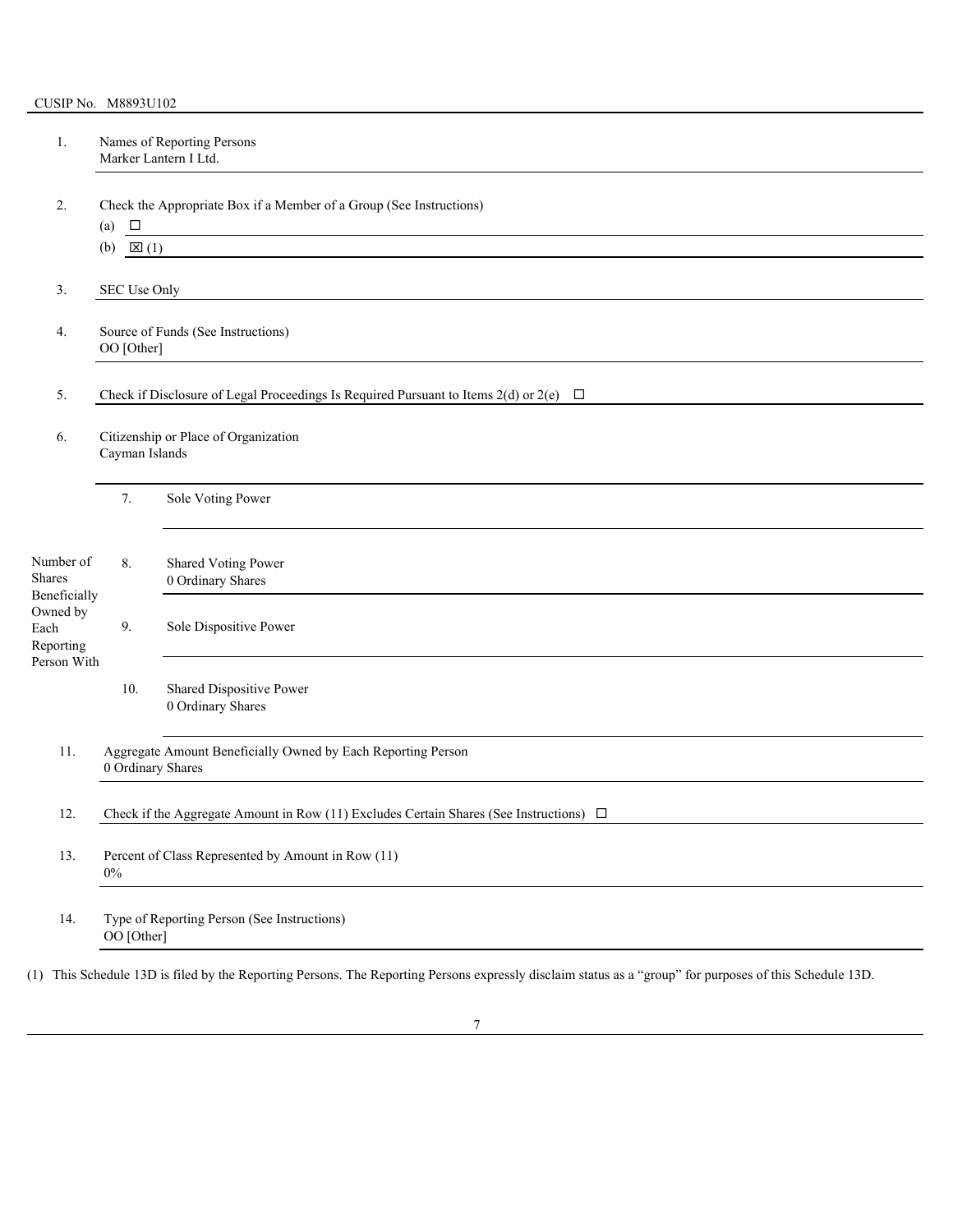| 1.                                  |                                                  | Names of Reporting Persons<br>Marker Lantern Management Ltd.                                                                       |  |  |  |  |
|-------------------------------------|--------------------------------------------------|------------------------------------------------------------------------------------------------------------------------------------|--|--|--|--|
| 2.                                  | $\Box$<br>(a)<br>(b) $\boxtimes$ (1)             | Check the Appropriate Box if a Member of a Group (See Instructions)<br><u> 1989 - Johann Stoff, amerikansk politiker (d. 1989)</u> |  |  |  |  |
| 3.                                  | SEC Use Only                                     |                                                                                                                                    |  |  |  |  |
| 4.                                  | Source of Funds (See Instructions)<br>OO [Other] |                                                                                                                                    |  |  |  |  |
| 5.                                  |                                                  | Check if Disclosure of Legal Proceedings Is Required Pursuant to Items 2(d) or 2(e) $\Box$                                         |  |  |  |  |
| 6.                                  | Cayman Islands                                   | Citizenship or Place of Organization                                                                                               |  |  |  |  |
|                                     | 7.                                               | Sole Voting Power                                                                                                                  |  |  |  |  |
| Number of<br>Shares<br>Beneficially | 8.                                               | Shared Voting Power<br>0 Ordinary Shares                                                                                           |  |  |  |  |
| Owned by<br>Each<br>Reporting       | 9.                                               | Sole Dispositive Power                                                                                                             |  |  |  |  |
| Person With                         | 10.                                              | Shared Dispositive Power<br>0 Ordinary Shares                                                                                      |  |  |  |  |
| 11.                                 | 0 Ordinary Shares                                | Aggregate Amount Beneficially Owned by Each Reporting Person                                                                       |  |  |  |  |
| 12.                                 |                                                  | Check if the Aggregate Amount in Row (11) Excludes Certain Shares (See Instructions) $\Box$                                        |  |  |  |  |
| 13.                                 | $0\%$                                            | Percent of Class Represented by Amount in Row (11)                                                                                 |  |  |  |  |
| 14.                                 | OO [Other]                                       | Type of Reporting Person (See Instructions)                                                                                        |  |  |  |  |
|                                     |                                                  |                                                                                                                                    |  |  |  |  |

(1) This Schedule 13D is filed by the Reporting Persons. The Reporting Persons expressly disclaim status as a "group" for purposes of this Schedule 13D.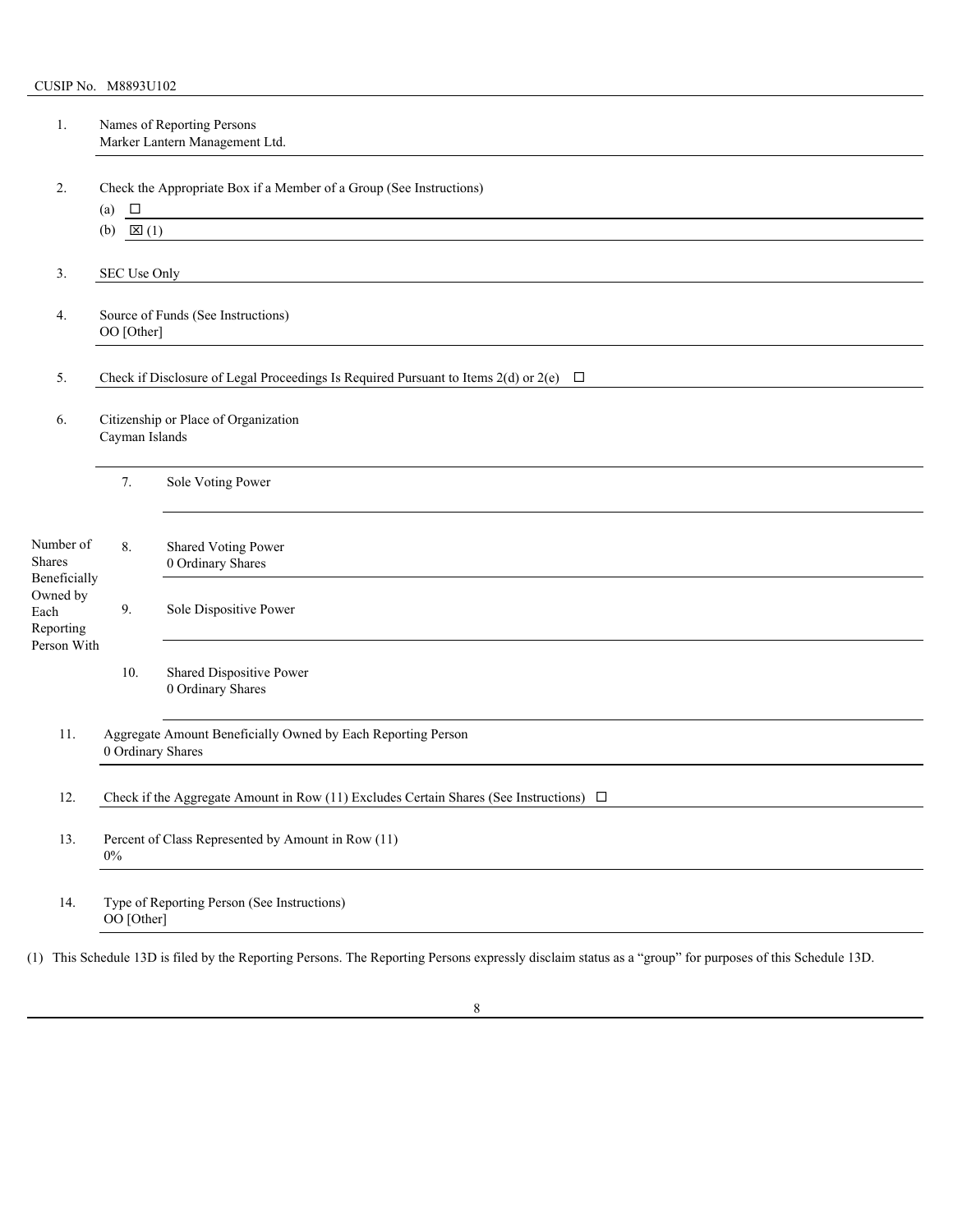| 1.                                           | Richard Scanlon                                              | Names of Reporting Persons                                                                                                                               |  |  |  |
|----------------------------------------------|--------------------------------------------------------------|----------------------------------------------------------------------------------------------------------------------------------------------------------|--|--|--|
| 2.                                           | $\Box$<br>(a)<br>(b) $\boxtimes$ (1)                         | Check the Appropriate Box if a Member of a Group (See Instructions)<br><u> 1989 - Johann Barbara, martxa al III-lea (h. 1989).</u>                       |  |  |  |
| 3 <sub>1</sub>                               | SEC Use Only                                                 |                                                                                                                                                          |  |  |  |
| 4.                                           | Source of Funds (See Instructions)<br>OO [Other]             |                                                                                                                                                          |  |  |  |
| 5.                                           |                                                              | Check if Disclosure of Legal Proceedings Is Required Pursuant to Items 2(d) or 2(e) $\Box$                                                               |  |  |  |
| 6.                                           | Citizenship or Place of Organization<br><b>United States</b> |                                                                                                                                                          |  |  |  |
|                                              | 7.                                                           | Sole Voting Power<br>332,974 Ordinary Shares                                                                                                             |  |  |  |
| Number of<br>Shares<br>Beneficially          | 8.                                                           | Shared Voting Power<br>473,968 Ordinary Shares                                                                                                           |  |  |  |
| Owned by<br>Each<br>Reporting<br>Person With | 9.                                                           | Sole Dispositive Power<br>332,974 Ordinary Shares                                                                                                        |  |  |  |
|                                              | 10.                                                          | Shared Dispositive Power<br>473,968 Ordinary Shares                                                                                                      |  |  |  |
| 11.                                          |                                                              | Aggregate Amount Beneficially Owned by Each Reporting Person<br>806,942 Ordinary Shares                                                                  |  |  |  |
| 12.                                          |                                                              | Check if the Aggregate Amount in Row (11) Excludes Certain Shares (See Instructions) $\Box$                                                              |  |  |  |
| 13.                                          | $2.2\%$ (2)                                                  | Percent of Class Represented by Amount in Row (11)                                                                                                       |  |  |  |
| 14.                                          | IN [Individual]                                              | Type of Reporting Person (See Instructions)                                                                                                              |  |  |  |
|                                              |                                                              | (1) This Schedule 13D is filed by the Reporting Persons. The Reporting Persons expressly disclaim status as a "group" for purposes of this Schedule 13D. |  |  |  |

(2) Based on 35,972,470 Ordinary Shares outstanding as of December 31, 2020 (as reported by the Issuer in its Amendment No. 1 to Form 20-F filed with the Securities and Exchange Commission on March 8, 2021).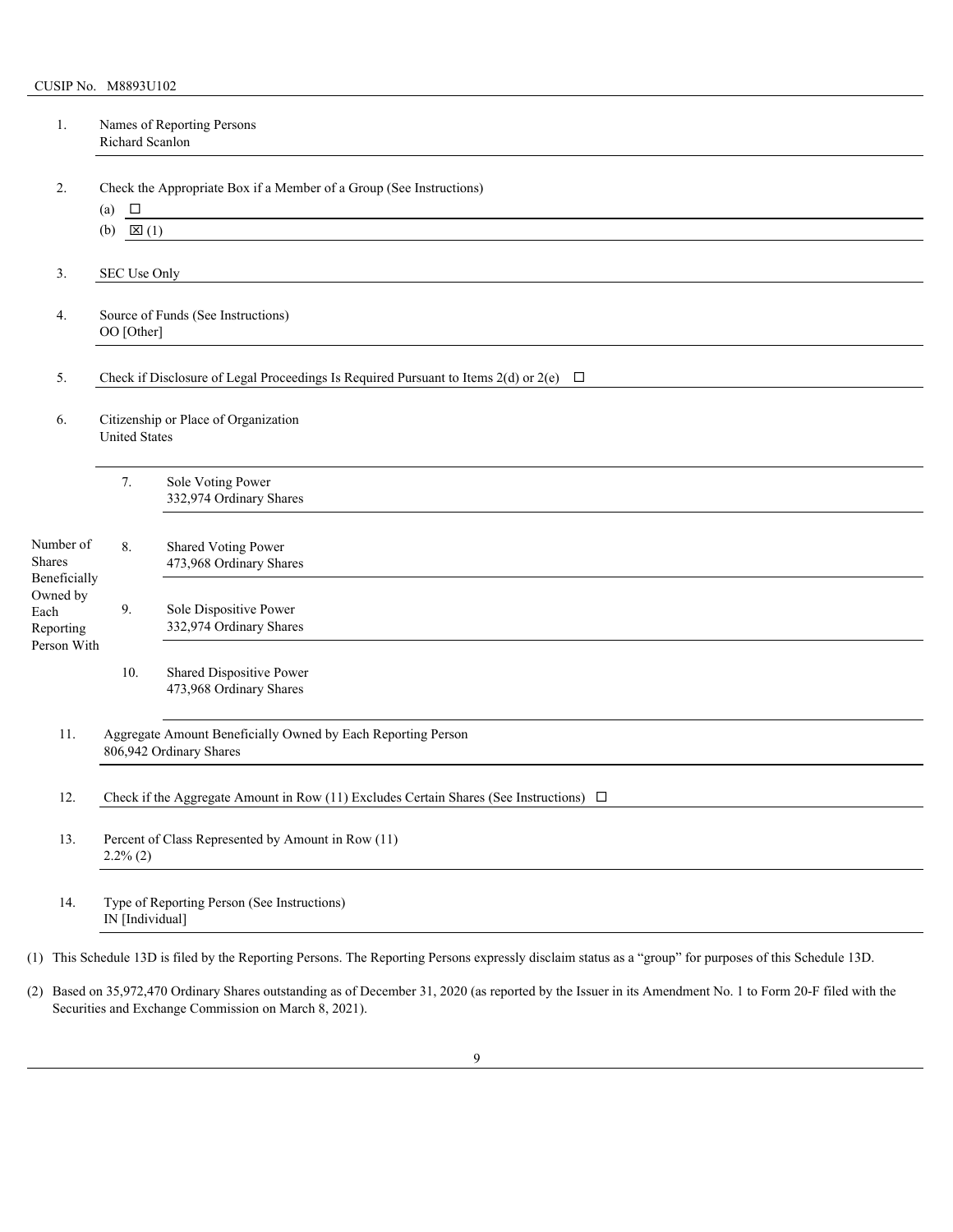#### **Explanatory Note:**

Explanatory Note:<br>This Amendment No. 2 (the "Amendment"), which further amends the Schedule13D filed with the Securities and Exchange Commission (the "SEC") on<br>December 14, 2020 and amended on April 27, 2021 (as amended, t December 14, 2020 and amended on April 27, 2021 (as amended, the "Original Schedule 13D") is being filed on behalf of Marker II LP ("Marker II"), Marker Lantern II Ltd. ("Marker Lantern II"), Marker TF Investments Ltd. ("Marker TF Investments"), Marker II GP, Ltd. ("Marker II GP"), Marker Lantern II Manager Ltd. ("Marker Lantern II Manager"), Marker Lantern I Ltd. ("Marker Lantern I"), Marker Lantern Management Ltd. ("Marker Lantern Management") and Richard Scanlon ("Scanlon" and, with Marker II, Marker Lantern II, Marker TF Investmetns, Marker II GP, Marker Lantern II Manager, Marker Lantern I and Marker Lantern Management, collectively, the "Reporting Persons") relates to Ordinary shares, par value NIS 0.015 per share (the "Ordinary Shares") of Tufin Software Technologies Ltd., a company incorporated under the laws of the State of Israel (the "Issuer" or "Tufin"). This Amendment is being filed by the Reporting Persons Explanatory Note:<br>
This Amendment No. 2 (the "Amendment"), which further amends the Schedule13D field with the Securities and Exchange Commission (the "SEC") on<br>
Docember 14, 2020 and amended on April 27, 2021 (as amended, described in Items 4 and 5 below. **Explanatory Note:**<br>
This Amendment No. 2 (the "Amendment"), which futther amends the Schedule 13D field with the Securities and Exchange Commission (the "SEC") on<br>
December 14, 2020 and amended on April 7, Narker 11 have

supplemented hereby, the Original Schedule 13D remains in full force and effect. All capitalized terms used in this Amendment but not defined herein shall have the meanings ascribed thereto in the Original Schedule 13D.

#### **Item 4. Purpose of Transaction**

*Item 4 of the Original Schedule 13D is hereby amended and supplemented by adding the following paragraph at the end of Item 4:*

On November 16, 2021 Marker Lantern II distributed 1,184,919 Ordinary Shares of the Issuer to its shareholders and Marker TF Investments distributed 2,793,523 Ordinary Shares of the Issuer to its shareholders. Of these shares, two entities controlled by Richard Scanlon received an aggregate of 332,974 shares in these distributions.

### **Item 5. Interest in Securities of the Issuer**

*Item 5 of the Original Schedule 13D is hereby amended and restated in its entirety as follows:*

(a) – (b) Marker II beneficially owns 473,968 Ordinary Shares, representing approximately 1.3% of the outstanding Ordinary Shares of the Issuer.

Marker Lantern II does not beneficially own Ordinary Shares of the Issuer.

Marker TF Investments does not beneficially own Ordinary Shares of the Issuer.

Marker II GP in its capacity as general partner of Marker II controls and manages Marker II. Accordingly, Marker II GP is the beneficial owner of 473,968 Ordinary Shares, representing approximately 1.3% of the outstanding Ordinary Shares of the Issuer, held by Marker II.

Marker Lantern II Manager in its capacity as manager of Marker Lantern II controls and manages Marker Lantern II. Accordingly, Marker Lantern II Manager does not beneficially own Ordinary Shares of the Issuer.

Marker Lantern I in its capacity as manager of Marker TF Investments controls and manages Marker TF Investments. Accordingly, Marker Lantern I does not beneficially own Ordinary Shares of the Issuer.

Marker Lantern Management in its capacity as manager of Marker Lantern I controls and manages Marker Lantern I. Accordingly, Marker Lantern Management does not beneficially own Ordinary Shares of the Issuer.

Richard Scanlon in his capacity as the sole director of Marker II GP, Marker Lantern II and Marker Lantern Management controls and manages each such entity. Mr. Scanlon is the beneficial owner of the 473,968 Ordinary Shares held by Marker II and 332,974 shares held through two entities controlled by him, representing in the aggregate approximately 2.2% of the outstanding Ordinary Shares of the Issuer.

- (c) Except as set forth herein, none of the Reporting Persons has effected any transactions in shares of the Issuer's Common Stock during the last 60 days.
- (d) No person other than the Reporting Persons is known to have the right to receive, or the power to direct the receipt of dividends from, or proceeds from the sale of, the Ordinary Shares.
- (e) The Reporting Persons ceased to be the beneficial owners of more than five percent of the Common Stock on November 16, 2021.